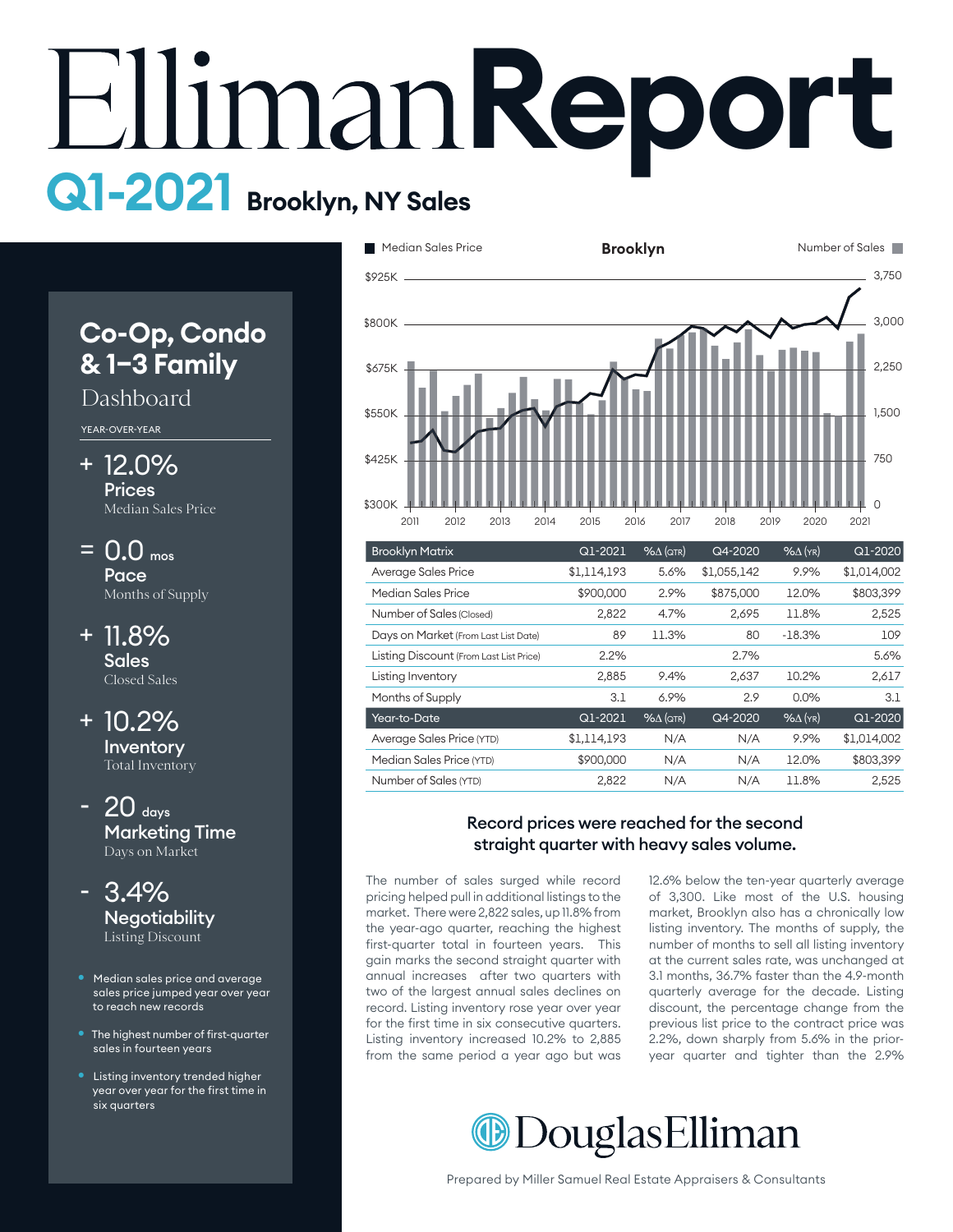average over the past decade. The average days on market, the number of days from the last price change to the contract date, was 89 days, 18.3% faster than the same period a year ago and even faster than the 105-day quarterly average over the past decade. Average and median sales price rose year over year to new records for the second straight quarter, consistent with the regular frequency of records or near-records achieved over the past five years. The median sales price posted a 12% gain to a record of \$900,000 from the same period a year ago. This record was the third one reached

# **Condos**

- Median sales price and average sales price rose year over year to new records for the second straight quarter
- The number of sales rose annually to their highest level since 2007
- Listing inventory expanded year over year for the past eleven quarters

| Quintiles | Median<br>Sales Price | % Change<br>Year-Over-Year |
|-----------|-----------------------|----------------------------|
| 5/5       | \$1,900,000           | 2.7%                       |
| 4/5       | \$1,184,641           | $-0.8%$                    |
| 3/5       | \$921.000             | 13.7%                      |
| 2/5       | \$710.000             | 12.8%                      |
| 1/5       | \$488.140             | 6.9%                       |

period to \$2,838,816. The sales below the \$1 Luxury median sales price rose year over year luxury market, comprising the top ten percent the same threshold jumped 16.4% over the price rose 9.9% to a record of \$1,114,193. The of all sales and beginning at \$1,885,000, saw a rise in prices and stabilizing listing inventory. by 6.4% to \$2,500,000, while luxury average sales price increased 3.4% over the same million threshold declined 8.7% from the same period last year. However, sales at or above same period to a six-year market share high

during the past four quarters. Average sales of 40%. The market share of sales over threshold declined 8.7% from the same ago-share of 15.4%. The prior-year result was bidding wars, was 4.3%, lower than the year was unchanged year over year at 272 in the half due to the rapid rise in prices. After seeing consistent with the 15.2% quarter average in<br>the fauruary data essies of 40%. The market share of sales over the threshold in early 2015 was 20.6%, or roughly two quarters with significant gains over the previous two quarters, luxury listing inventory first quarter. The market share of sales sold above their last asking price, a proxy for the four-year data series.



| Q1-2021     | $% \triangle (QTR)$ | Q4-2020     | $%$ $\Delta$ (YR) | $Q1 - 2020$ |
|-------------|---------------------|-------------|-------------------|-------------|
| \$1,083,819 | 4.0%                | \$1,041,694 | 3.4%              | \$1,047,756 |
| \$981       | 2.7%                | \$955       | $-10.3%$          | \$1,094     |
| \$921,000   | 2.4%                | \$899,000   | 13.7%             | \$810,000   |
| 955         | 15.9%               | 824         | 34.1%             | 712         |
| 96          | 9.1%                | 88          | $-14.3%$          | 112         |
| 2.1%        |                     | 2.6%        |                   | 3.9%        |
| 1,192       | 12.5%               | 1,060       | 38.6%             | 860         |
| 3.7         | $-5.1%$             | 3.9         | 2.8%              | 3.6         |
|             |                     |             |                   |             |

# **Co-Op**

- Median sales price and average sales price rose year over year to new records for the second straight quarter
- Sales rose to their highest level for a first quarter in fourteen years
- Listing inventory increased to its highest level since tracking began in 2008

| Quintiles | Median<br>Sales Price | % Change<br>Year-Over-Year |
|-----------|-----------------------|----------------------------|
| 5/5       | \$1.450.000           | 20.8%                      |
| 4/5       | \$827,130             | 28.2%                      |
| 3/5       | \$562,500             | 28.1%                      |
| 2/5       | \$389.850             | 25.7%                      |
| 1/5       | \$234.300             | 7.6%                       |



| Co-Op Matrix                            | Q1-2021   | $% \triangle (QTR)$ | Q4-2020   | $%$ $\Delta$ (YR) | Q1-2020   |
|-----------------------------------------|-----------|---------------------|-----------|-------------------|-----------|
| Average Sales Price                     | \$739,426 | 3.7%                | \$713.246 | 25.4%             | \$589,563 |
| Median Sales Price                      | \$562,500 | 2.5%                | \$549,000 | 28.1%             | \$439,000 |
| Number of Sales (Closed)                | 624       | 1.8%                | 613       | 16.0%             | 538       |
| Days on Market (From Last List Date)    | 78        | 18.2%               | 66        | $-22.8%$          | 101       |
| Listing Discount (From Last List Price) | 1.8%      |                     | 0.8%      |                   | 4.5%      |
| Listing Inventory                       | 753       | 62.3%               | 464       | 90.2%             | 396       |
| Months of Supply                        | 3.6       | 56.5%               | 2.3       | 63.6%             | 2.2       |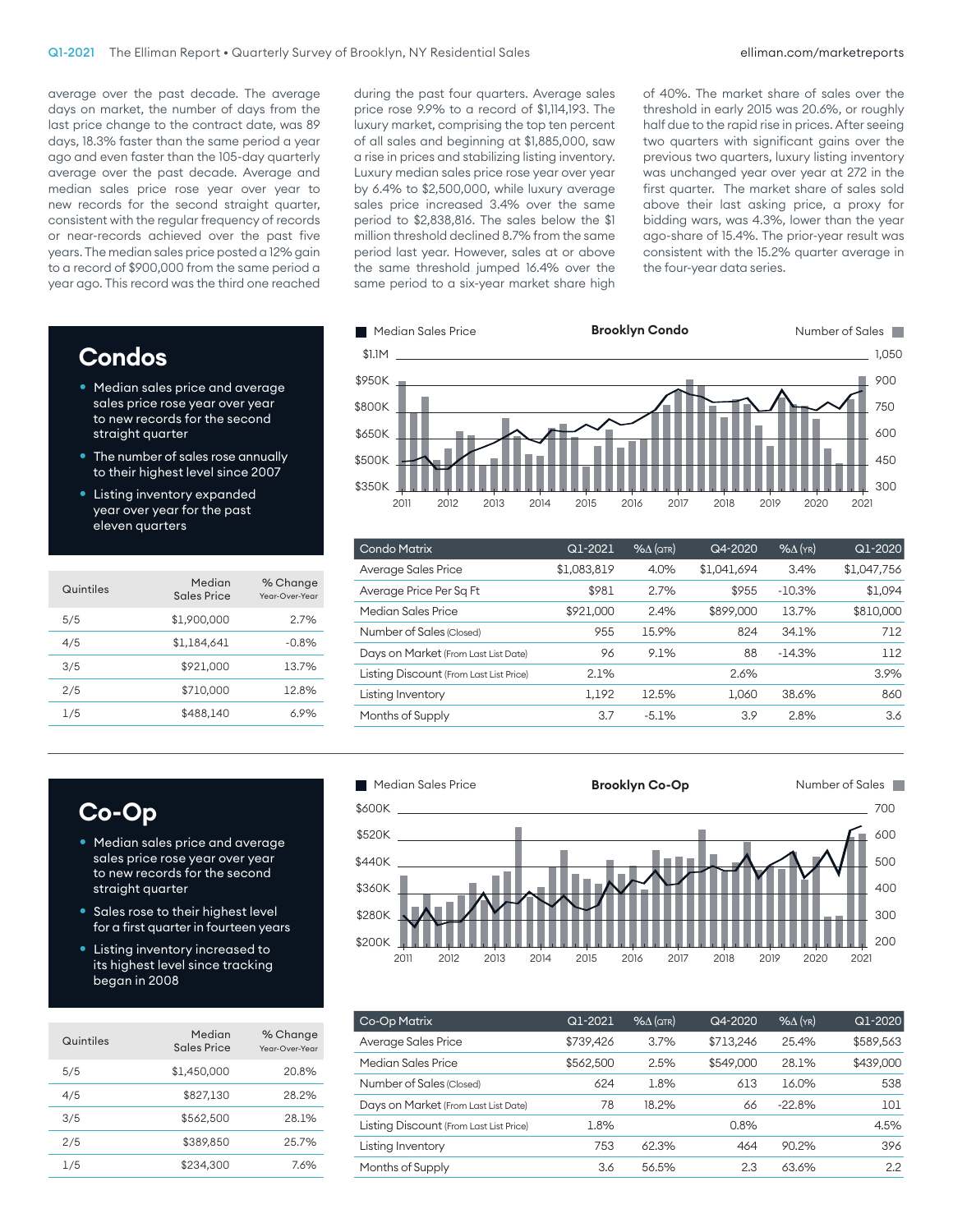# **1–3 Family**

- Median sales price and average sales price rose year over year to new records for the second straight quarter
- The number of sales declined for the fourth consecutive quarter
- Listing inventory declined year over year for the past six quarters

| Quintiles | Median<br><b>Sales Price</b> | % Change<br>Year-Over-Year |
|-----------|------------------------------|----------------------------|
| 5/5       | \$2,400,000                  | 14.3%                      |
| 4/5       | \$1,402,800                  | 9.4%                       |
| 3/5       | \$1,050,000                  | 10.5%                      |
| 2/5       | \$805,000                    | 10.3%                      |
| 1/5       | \$566,000                    | 17.9%                      |
|           |                              |                            |

#### **North**

- All price trend indicators declined annually and collectively for the third consecutive quarter
- The number of sales rose year over year for the second time in two quarters

## **South**

- Median sales price and average sales price rose year over year to new records for the second straight quarter
- The number of sales declined annually for the third time in four quarters

#### **East**

- Median sales price and average sales price rose year over year to new records for the second straight quarter
- The number of sales fell year over year for the fourth straight quarter

## **Northwest**

- Median sales price increased annually for the third consecutive quarter
- **•** The number of sales surged year over year for the second straight quarter

#### **Brownstone**

- The number of sales surged annually to the second-highest total in fourteen years of tracking
- Median sales price rose year over year for the second time in three quarters



| Average Sales Price                     | \$1,325,666 | 7.7%     | \$1,230,550 | 12.9%    | \$1,173,751 |
|-----------------------------------------|-------------|----------|-------------|----------|-------------|
| Average Price Per Sq Ft                 | \$647       | 4.0%     | \$622       | 5.0%     | \$616       |
| Median Sales Price                      | \$1,050,000 | 7.6%     | \$975,500   | 10.5%    | \$950,000   |
| Number of Sales (Closed)                | 1.243       | $-1.2\%$ | 1,258       | $-2.2%$  | 1,271       |
| Days on Market (From Last List Date)    | 95          | 15.9%    | 82          | $-14.4%$ | 111         |
| Listing Discount (From Last List Price) | 2.6%        |          | 3.8%        |          | 7.8%        |
| Listing Inventory                       | 940         | $-15.5%$ | 1,113       | $-30.9%$ | 1,361       |
| Months of Supply                        | 2.3         | $-14.8%$ | 2.7         | $-28.1%$ | 3.2         |
|                                         |             |          |             |          |             |

| <b>North Matrix</b>      | Q1-2021     | $% \triangle (GTR)$ | Q4-2020     | $% \triangle$ (YR) | $Q1 - 2020$ |
|--------------------------|-------------|---------------------|-------------|--------------------|-------------|
| Average Sales Price      | \$1,257,294 | $-3.5%$             | \$1,302,936 | $-8.8%$            | \$1,378,976 |
| Average Price Per Sq Ft  | \$965       | $-3.5%$             | \$1,000     | $-5.0\%$           | \$1.016     |
| Condo                    | \$959       | $-1.3%$             | \$972       | $-11.3%$           | \$1.081     |
| Median Sales Price       | \$1,099,000 | $-3.2%$             | \$1,135,000 | $-8.4%$            | \$1,199,500 |
| Number of Sales (Closed) | 225         | 5.6%                | 213         | 27.1%              | 177         |
|                          |             |                     |             |                    |             |

| <b>South Matrix</b>      | Q1-2021   | $% \triangle (QTR)$ | Q4-2020   | $%$ $\Delta$ (YR) | Q1-2020   |
|--------------------------|-----------|---------------------|-----------|-------------------|-----------|
| Average Sales Price      | \$863,674 | 1.9%                | \$847,450 | 6.8%              | \$808,919 |
| Median Sales Price       | \$750,000 | 1.4%                | \$740,000 | 8.2%              | \$693,000 |
| Condo                    | \$612,003 | $-1.7%$             | \$622,500 | 7.4%              | \$570,000 |
| $Co-Op$                  | \$350,750 | 0.2%                | \$350,000 | 10.4%             | \$317,750 |
| 1-3 Family               | \$946,500 | 5.2%                | \$900,000 | 4.3%              | \$907,500 |
| Number of Sales (Closed) | 1,312     | 0.3%                | 1,308     | $-1.3%$           | 1,329     |
|                          |           |                     |           |                   |           |
| <b>East Matrix</b>       | Q1-2021   | $% \triangle (QTR)$ | Q4-2020   | $%$ $\Delta$ (YR) | Q1-2020   |
| Average Sales Price      | \$987,790 | 1.7%                | \$971,169 | 7.1%              | \$921,969 |
| Median Sales Price       | \$899,000 | 5.8%                | \$850,000 | 13.2%             | \$794,235 |
| Condo                    | \$796,872 | 1.8%                | \$782,500 | 23.8%             | \$643.750 |

| 1-3 Family               | \$999,000 | 14.2%        | \$875,000 | 18.8%              | \$841,000 |
|--------------------------|-----------|--------------|-----------|--------------------|-----------|
| Number of Sales (Closed) | 461       | -5.1%        | 486       | $-8.2%$            | 502       |
|                          |           |              |           |                    |           |
| <b>Northwest Matrix</b>  | Q1-2021   | $\%$ A (QTR) | Q4-2020   | $\%$ $\wedge$ (YR) | $Q1-2020$ |

| Average Sales Price      | \$1,544,720 | 7.8%    | \$1,432,599 | 2.6%     | \$1,505,598 |
|--------------------------|-------------|---------|-------------|----------|-------------|
| Median Sales Price       | \$1,225,450 | $4.0\%$ | \$1,178,742 | 2.2%     | \$1,199,000 |
| Condo                    | \$1,255,000 | 3.5%    | \$1,212,500 | $-6.2\%$ | \$1,337,500 |
| $Co-Op$                  | \$850,000   | $-7.8%$ | \$921.588   | 13.6%    | \$748,000   |
| 1-3 Family               | \$2,685,000 | 7.4%    | \$2,500,000 | 13.1%    | \$2,375,000 |
| Number of Sales (Closed) | 824         | 19.8%   | 688         | 59.4%    | 517         |

| <b>Brownstone Matrix</b> | Q1-2021     | $% \triangle (QTR)$ | Q4-2020     | $%$ $\Delta$ (YR) | Q1-2020     |
|--------------------------|-------------|---------------------|-------------|-------------------|-------------|
| Average Sales Price      | \$2,851,671 | 6.1%                | \$2,687,465 | 4.7%              | \$2,722,875 |
| Average Price Per Sq Ft  | \$1,212     | $-3.7%$             | \$1.258     | $-15.1%$          | \$1,427     |
| Median Sales Price       | \$2,685,000 | 7.4%                | \$2,500,000 | 13.1%             | \$2,375,000 |
| 1-Family                 | \$2,578,500 | $-3.0%$             | \$2,657,000 | 7.4%              | \$2,400,000 |
| 2-Family                 | \$2,695,000 | 13.5%               | \$2,375,000 | 31.5%             | \$2,050,000 |
| 3-Family                 | \$2,807,000 | 26.2%               | \$2,225,000 | $-3.6%$           | \$2,912,500 |
| Number of Sales (Closed) | 146         | 47.5%               | 99          | 69.8%             | 86          |